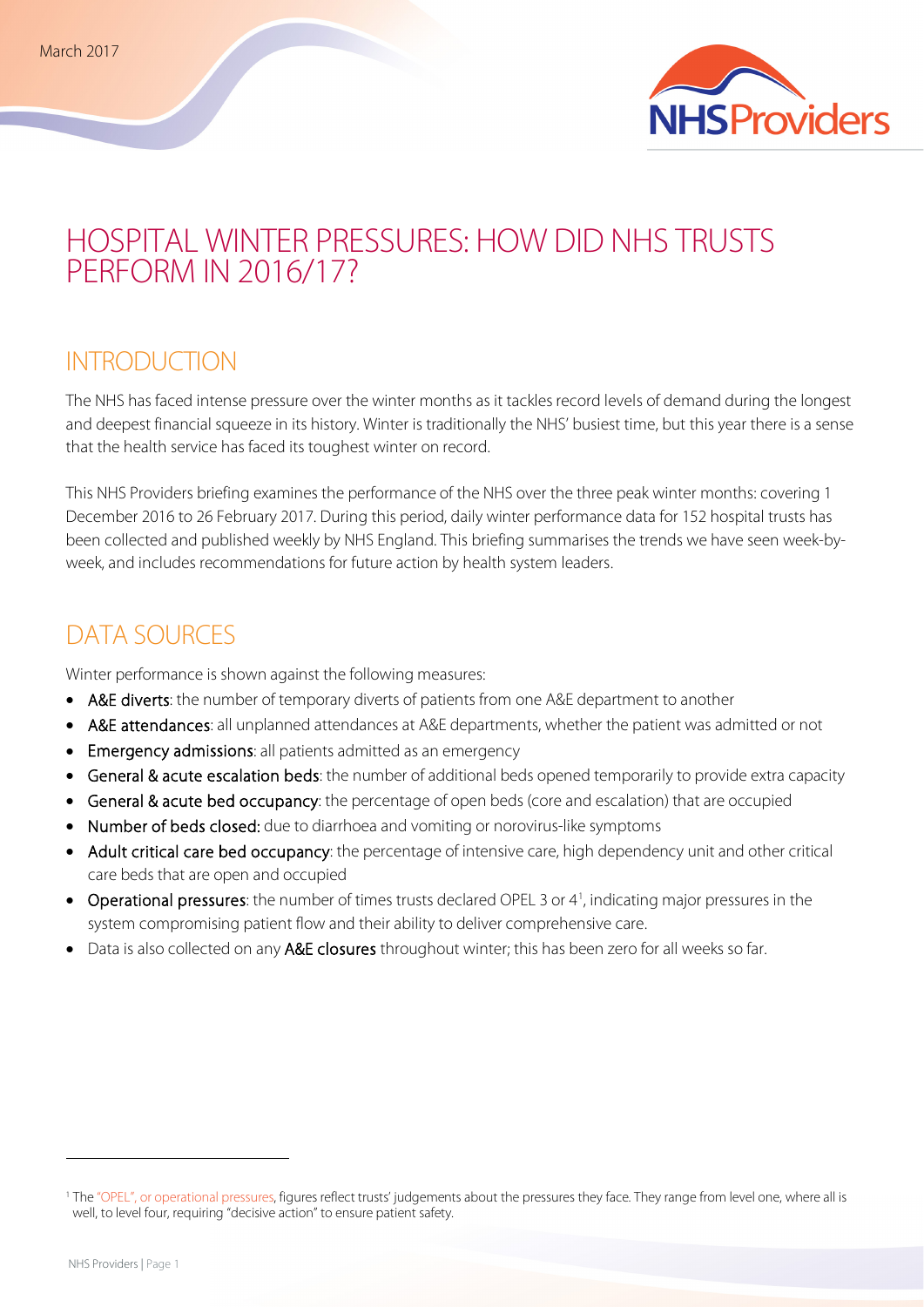

## WINTER PERFORMANCE

This section looks at the performance of the 152 hospital trusts across the eight measures outlined above. Week 1 starts on 1 December 2016 and week 13 finishes on 26 February 2017.



The number of A&E diverts peaked over the bank holiday period (week 5: 26 Dec-1 Jan) and then gradually decreased but has started to rise again over the past two weeks (13-26 Feb). Over December to February 2015/16 there were a total of 266 A&E diverts, in 2016/17 this nearly doubled to 476. Trusts can have multiple diverts on a given day; over the bank holiday period (26 Dec-1 Jan) 19 out of 152 reporting trusts diverted patients.



Note: 1 Dec started mid-week so week 1 only 4 days

The total number of A&E attendances across all providers peaked in weeks 2 and 10 (5-11 Dec and 30 Jan-5 Feb) with over 380,000 attendances (this includes all types of A&E, from major consultant-led centres to urgent care centres). In both of these weeks this is the equivalent of 38 patients per minute attending A&E departments, 24 hours a day.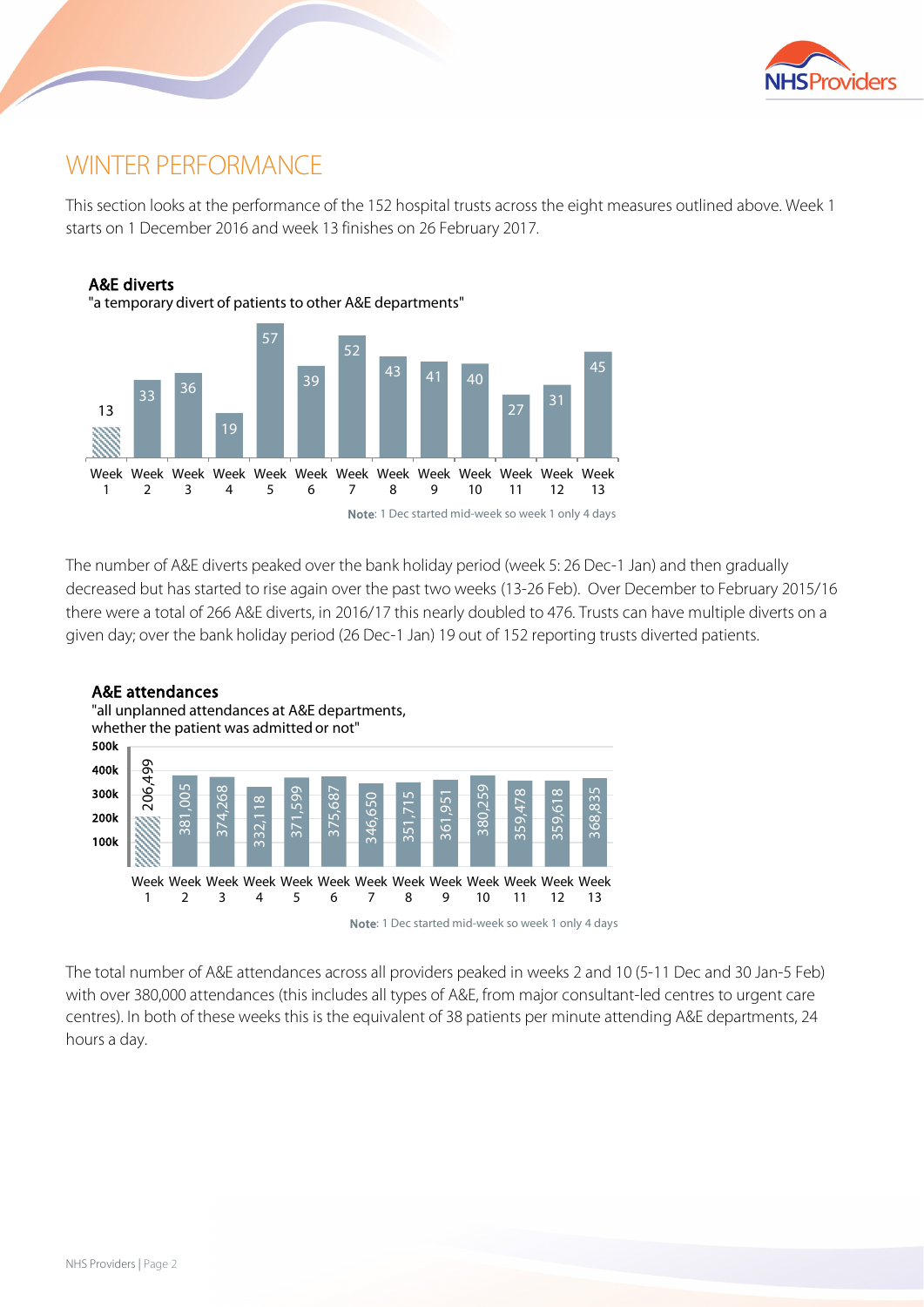



Throughout December to February 2016/17 the number of patients admitted to hospital each week as emergencies hasn't dropped below 87,000. If they were spread evenly across all 152 reporting trusts, that is equivalent to every trust admitting over 80 emergency patients every day. In total there have been 1.1 million emergency admissions over the three months, compared to 1.2 million for the same months in 2015/16.



The number of open escalation beds almost doubled in week 6 (2-8 Jan) to over 31,000. On average, a hospital has around 550 general and acute beds available per day (3,850 bed days per week) so this is the equivalent of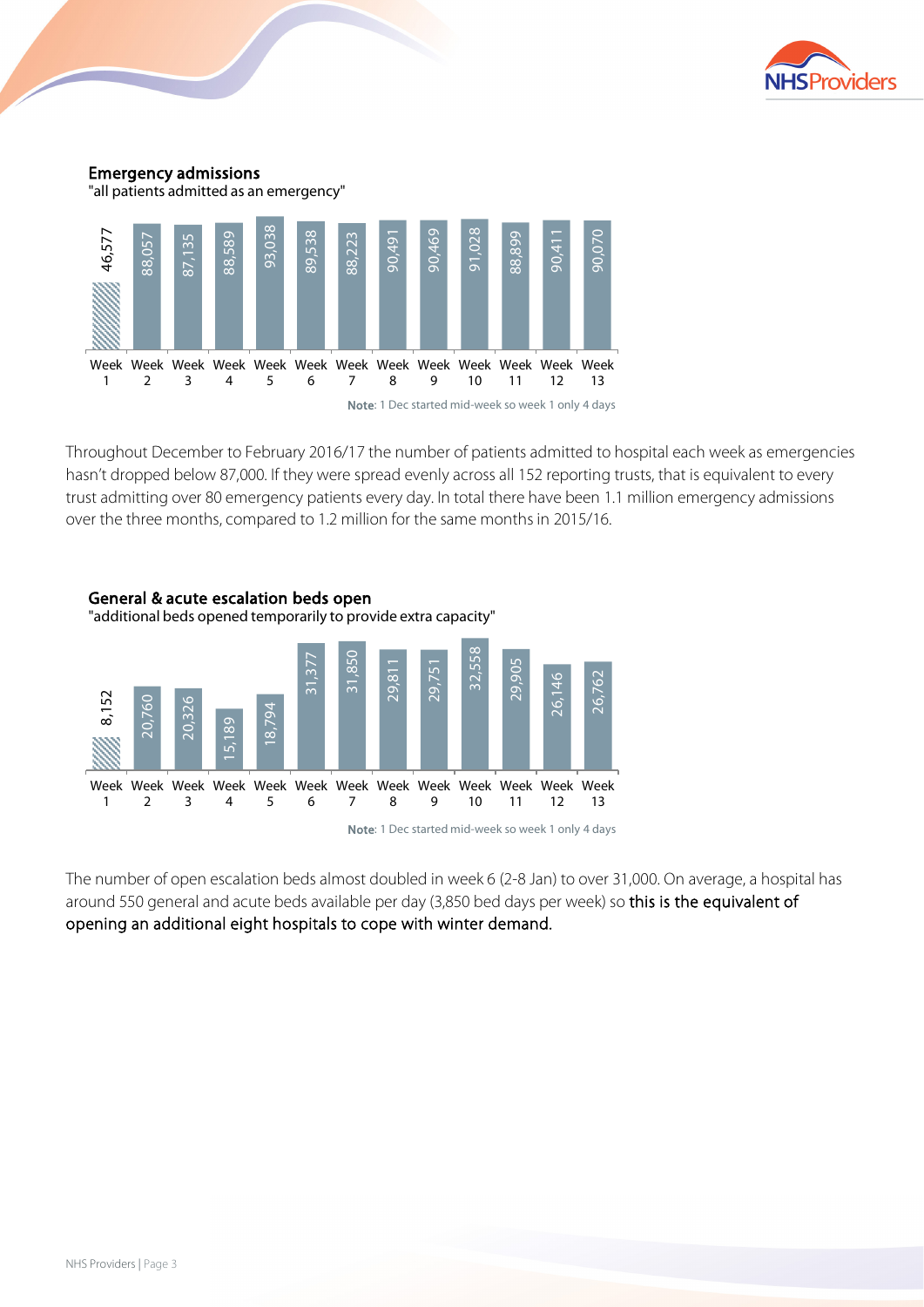

#### General & acute bed occupancy





Note: 1 Dec started mid-week so week 1 only 4 days

Apart from a slight dip in occupancy over weeks 4 and 5 (19 Dec -1 Jan) general and acute bed occupancy has been extremely high. Research has shown that bed occupancy levels above 85% can negatively impact the quality of patient care and increase the risk of infection. Despite additional capacity created by escalation beds and a lower number of emergency admissions, all weeks have been above 85%, peaking at 96% in week 10 (30 Jan – 5 Feb).



The number of beds closed to prevent the spread of diarrhoea and vomiting or norovirus peaked in week 5 (26 Dec-1 Jan) and then generally decreased to the end of February. In winter 2015/16 on average 562 beds were closed each day, over winter 2016/17 that has risen to an average of 708 beds per day.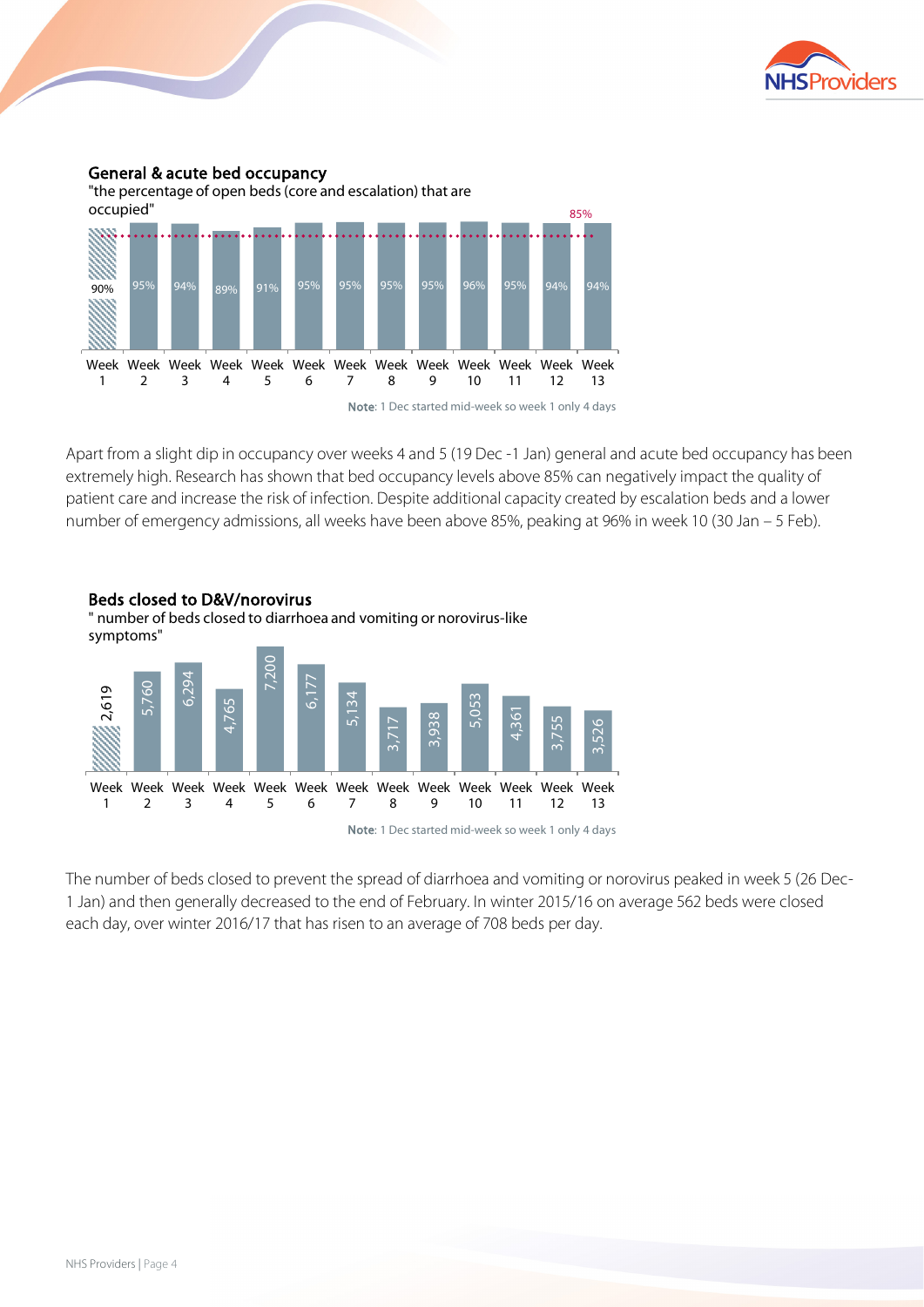

#### Adult critical care bed occupancy

"the percentage of open intensive care, high dependency unit and other critical care beds that are occupied"



Note: 1 Dec started mid-week so week 1 only 4 days

As for general and acute beds, there was a dip in critical care bed occupancy over weeks 4-5 (19 Dec – 1 Jan), but otherwise they have been consistently high for all weeks. Occupancy was at or above the recommended safe level of 85% for 8 out of 13 weeks.



This year [a new system](https://www.nuffieldtrust.org.uk/news-item/black-alert-or-many-shades-of-opel#what-do-the-opel-figures-tell-us-about-winter-so-far) was introduced to record instances when trusts faced serious operational pressures; 'OPEL' replaced the 'black alerts' reported in previous years. Changes to OPEL reporting criteria in week 6 mean it is not possible to compare operational pressures across the whole winter period. However, since week 6 at least a quarter of reporting providers have declared serious operational pressures at the two highest levels (OPEL 3 or 4) once or more in each week.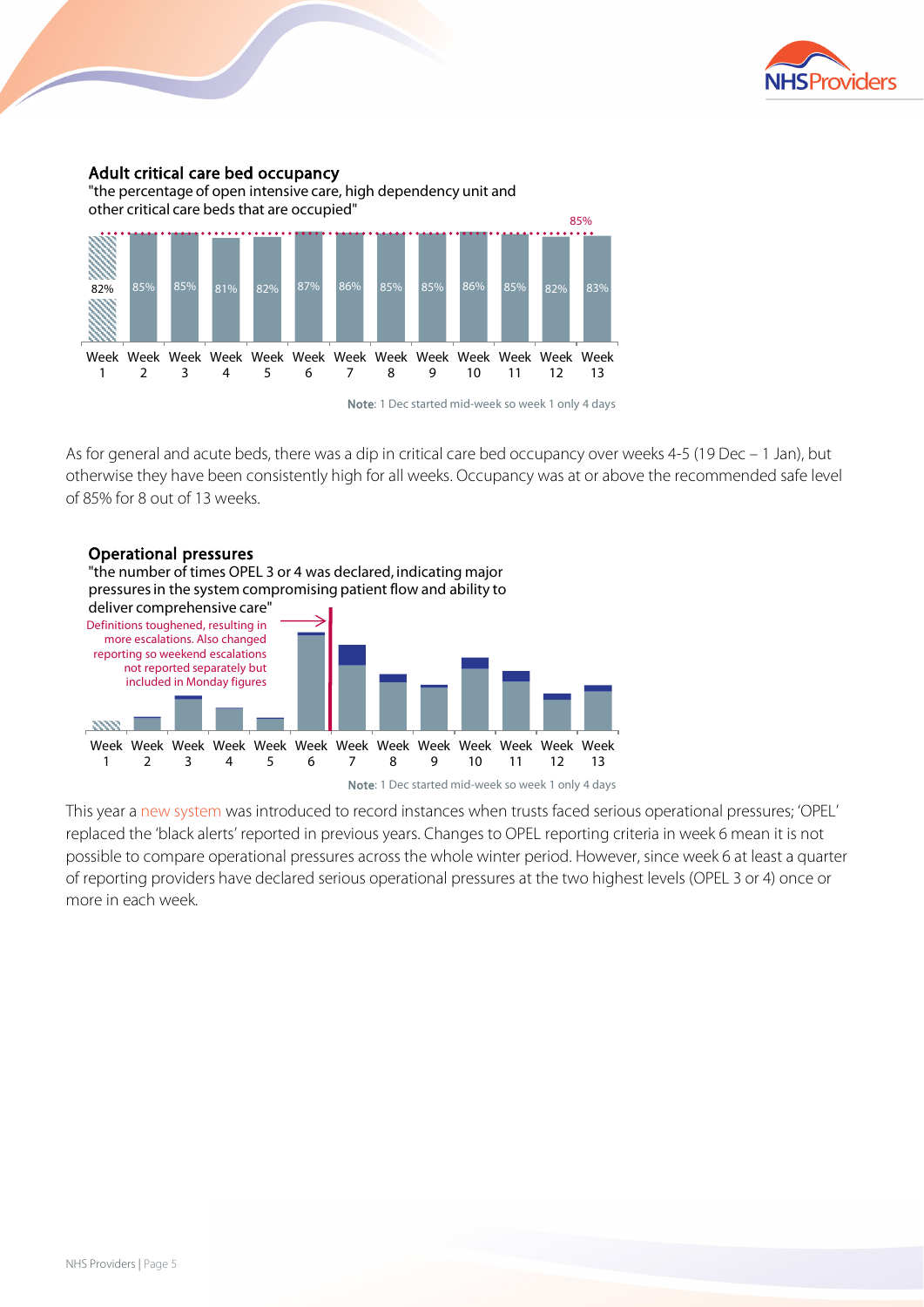

# WHAT DOES THIS SAY ABOUT NHS PERFORMANCE THIS WINTER?

The figures from the winter performance reports for December 2016 to February 2017 show a health service that is consistently overstretched. As other figures from this winter are published these too are showing that despite the best efforts of NHS trusts, this winter has seen some of the worst performance on record. For example, [the latest](https://www.england.nhs.uk/statistics/statistical-work-areas/combined-performance-summary/)  [monthly statistics](https://www.england.nhs.uk/statistics/statistical-work-areas/combined-performance-summary/) from NHS England show:

- performance against the A&E four hour waiting time target continues to fall, with 86.2% of patients seen within four hours against the 95% standard,
- delayed transfers of care are worse than ever as trusts struggle to find the appropriate care setting for patients who continue to need to support but who are medically fit to leave hospital,
- the 92% standard for patients starting consultant-led treatment within 18 weeks continues to be missed and the waiting list is growing,
- and, the ambulance service has not met the targets for reaching 75% of the most seriously ill patients within 8 minutes since 2015.

Earlier this winter the British Red Cross described the situation as a ["humanitarian crisis"](https://www.theguardian.com/society/2017/jan/06/nhs-faces-humanitarian-crisis-rising-demand-british-red-cross). We believe the data suggests that this was an exaggeration. However, we believe it is true to say that the NHS has experienced unprecedented pressure this winter. The NHS has, by and large, coped with this pressure but there have been a number of instances where, for short periods of time, individual trusts have failed to cope, despite their best efforts.

For patients these difficulties are distressing and potentially dangerous. They are also demotivating and demoralising for th[e clinical workforce,](https://www.rcplondon.ac.uk/news/quality-patient-care-threatened-physicians-tell-pm) who sometimes feel they ar[e struggling against all odds](https://www.rcplondon.ac.uk/projects/outputs/against-odds-experiences-nhs-front-line) to provide the best possible care.

That NHS trusts have largely coped with this unprecedented demand and pressure is due to:

- the outstanding effort, commitment and professionalism of frontline NHS staff who are often working way beyond the reasonable call of duty. This needs to be recognised and applauded. But trust leaders are very clear that this level of call on staff goodwill is becoming unsustainable
- good winter planning trusts have worked hard with NHS Improvement and NHS England to improve local system management, to empty beds in preparation for the period of greatest stretch, and systematically improve accident and emergency performance.

This situation is unsustainable, and planning for a new approach to the 2017/18 winter must begin now.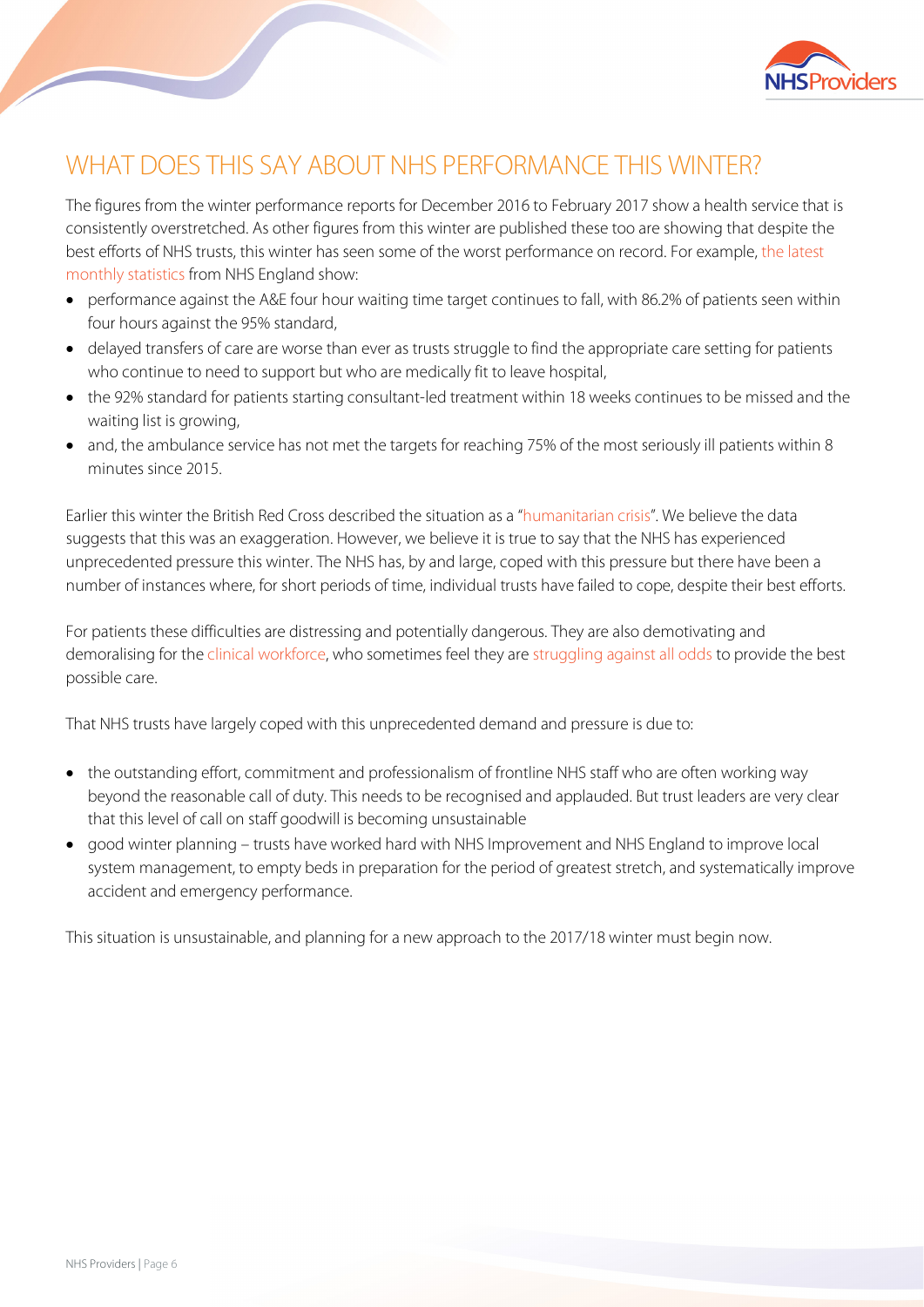

# WHAT DOES THIS SAY ABOUT THE UNDERLYING STATE OF THE NHS?

Our recent *[State of the NHS provider sector](https://www.nhsproviders.org/state-of-the-provider-sector-11-16)* report set out our view that there is now a gap between what the NHS is currently being asked to deliver and the funding available. We also set out how a combination of the longest and deepest financial squeeze in NHS history and a series of workforce challenges are increasing levels of risk in the NHS; both in terms of safety and in terms of capacity to maintain services overall.

We [argued,](https://www.nhsproviders.org/state-of-the-provider-sector-11-16) for example: "The capacity levels at which we are now permanently running our hospital, ambulance, community and mental health services and the length of time for which we have been doing this has seriously reduced resilience. We are seeing precipitous drops in A&E performance in particular hospitals on particular days, which have a clear negative impact on patient experience and patient safety. Many are traceable back to an inability to cope with activity shocks that five years ago could have been absorbed but now cannot be."

The performance pressures on the NHS this winter add further weight to the above analysis.

As we set out in our report, we believe the NHS Five Year Forward View gives a clear long term vision for the NHS. However, ahead of the NHS Five Year Forward View delivery plan, which is expected in late March 2017, we believe the following is needed:

- a credible plan for the rest of the parliament that sets out what the NHS can realistically deliver given that the government has said the current NHS funding envelope is fixed
- a proper strategy to meet the growth in demand for health and care services that we now face
- a sustainable long term approach to funding health and social care.

## RECOMMENDATIONS FOR FUTURE ACTION

The current approach to managing winter pressures, the NHS and our overall health and care system is no longer sustainable. NHS Providers has called for a formal review of how the NHS has managed winter pressure this year. The review should be led by NHS England and NHS Improvement with the input of NHS trusts, which bear the brunt of the current approach; both in terms of managing in the current environment of increased demand and managing the current approach to winter planning. It is important that the review includes the views from expert bodies, such as the Royal College of Emergency Medicine. The results should be made public so that patients and service users can be confident that the health service is learning from this year's experience. It should be conducted rapidly, with a target finish date of end April 2017.

NHS Providers believes that the review should consider the following:

- How effectively the NHS prepared for this winter
- How effectively the new A&E delivery boards have worked
- Whether the NHS should revert to specific, dedicated, winter funding (many trusts believe that mainstreaming dedicated winter funding into the overall NHS budget has led to the loss of much needed extra winter capacity)
- How effectively the cancellation of elective operations worked, the knock-on impacts, and where this approach should be extended or reduced next year
- How primary care access, particularly to general practice, can be extended over the holiday period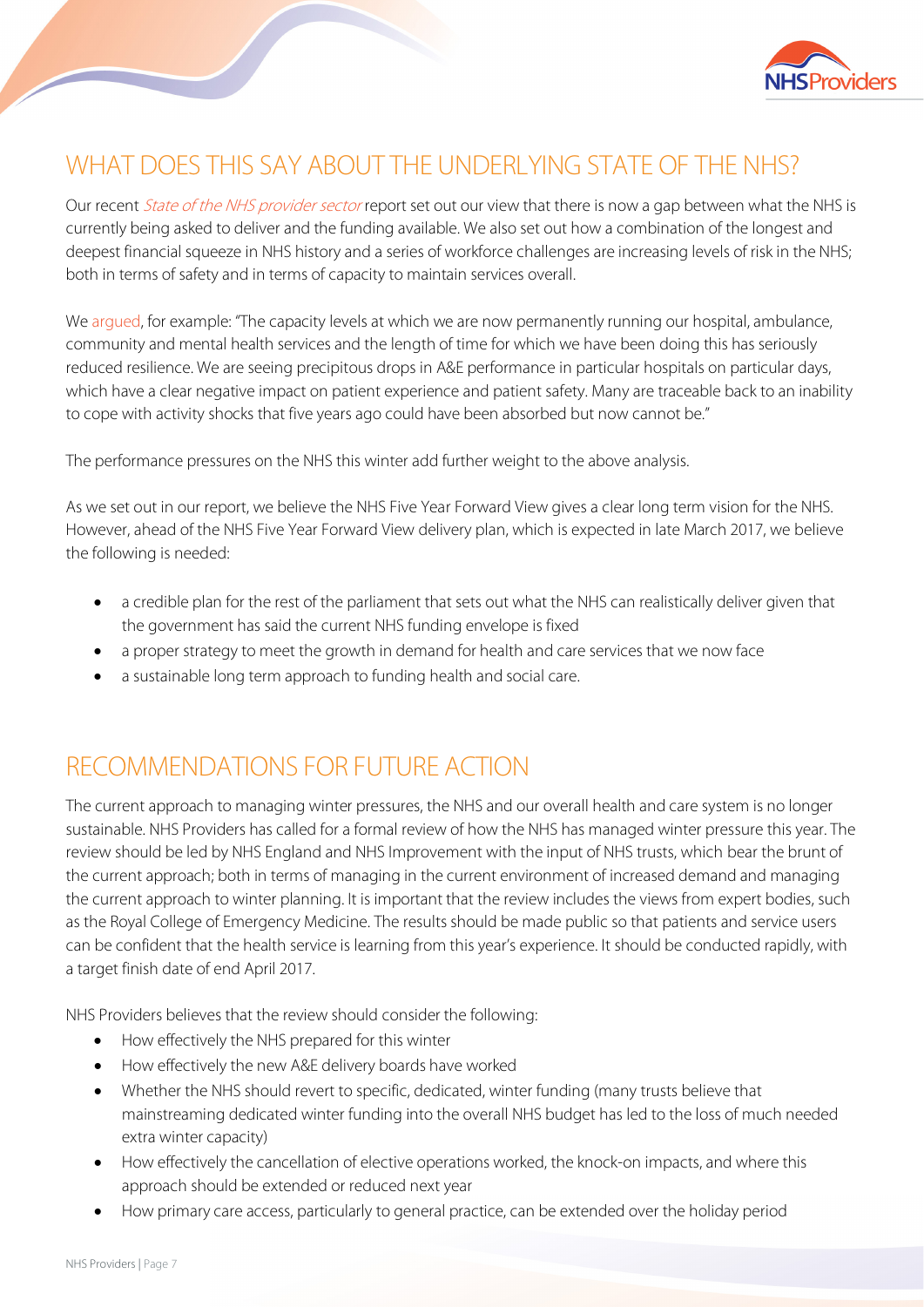

- What can be done to consistently ensure social care fully supports the NHS
- How to rapidly and consistently implement the important new A&E performance work. NHS Improvement has signalled a more standardised approach to streaming patients, prioritising support for the sickest patients and ensuring there is a consistent and holistic view of providers' performance on emergency care
- How to enhance the support providers receive from NHS Improvement and other NHS system leadership bodies
- What short term measures can be taken to close the current supply/demand gap before next year in key staff groups and areas such as the shortage of A&E consultants in many smaller, rural, hospitals
- What can be done to ensure NHS staff have a reasonable workload over the winter pressure period.